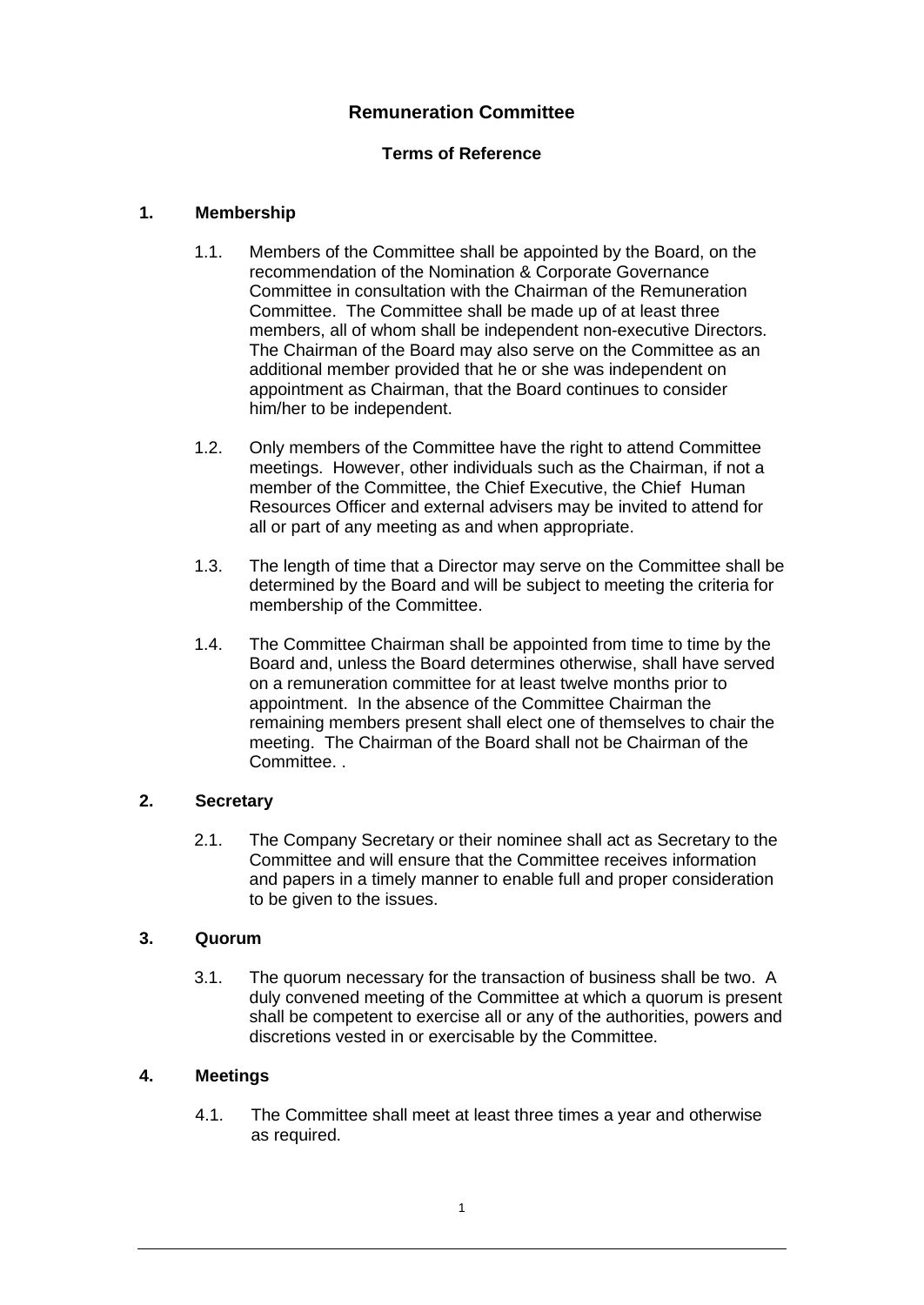## **5. Notice of Meetings**

- 5.1. Meetings of the Committee shall be summoned by the Secretary of the Committee at the request of any of its members.
- 5.2. Unless otherwise agreed, notice of each meeting confirming the venue, time and date together with an agenda of items to be discussed, shall be forwarded to each member of the Committee and any other person required to attend no later than three working days before the date of the meeting. Supporting papers shall be sent to Committee members and to other attendees as appropriate, at the same time.

### **6. Minutes of Meetings**

- 6.1. The Secretary shall minute the proceedings and resolutions of all Committee meetings, including the names of those present and in attendance.
- 6.2. Minutes of Committee meetings shall be circulated to all members of the committee. Once approved, minutes should be circulated to all other members of the Board unless, in the opinion of the Committee Chairman, it would be inappropriate to do so.

### **7. Annual General Meeting**

7.1. The Chairman of the Committee shall attend the Annual General Meeting prepared to respond to any shareholder questions on the Committee's activities.

#### **8. Duties**

The Committee shall:

- 8.1. determine the policy for executive Director remuneration and set the remuneration of the Company's Chairman, Chief Executive, executive Directors, Company Secretary, Chief Operating Officer (where relevant) and members of the Group Leadership Team. A committee of the executive Directors and the Chairman shall make recommendations to the Board in relation to the remuneration of nonexecutive Directors which, in respect of fees, shall be within the limits set by shareholders. The Committee shall ensure that no director or senior executive is involved in any decision as to their own remuneration;
- 8.2. in determining such policy, take into account all factors which it deems necessary, including relevant legal and regulatory requirements, governance codes and best practice.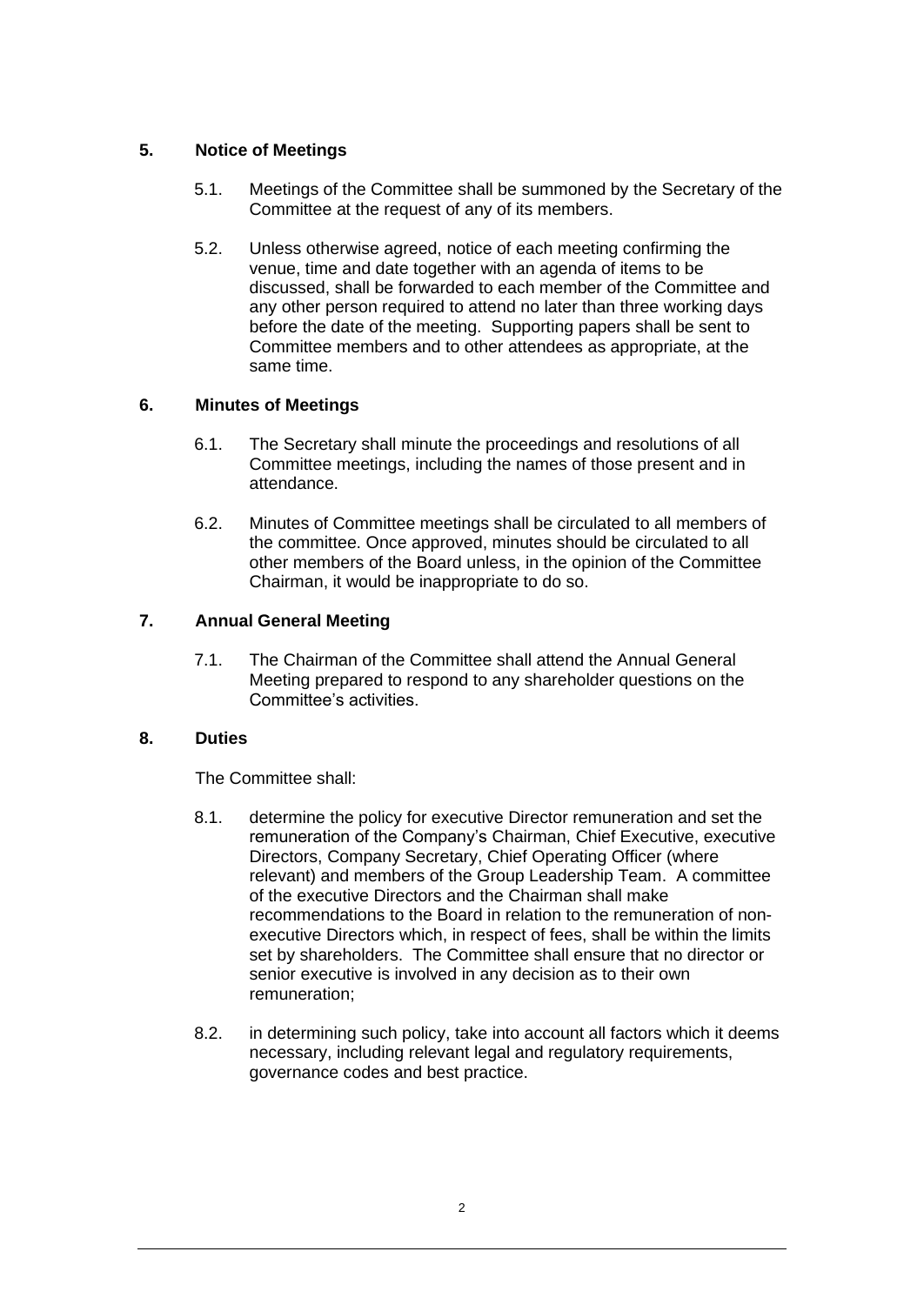- 8.3. when setting remuneration policy for Directors, and when determining salary increases, to review and have regard to the remuneration trends across the Group;
- 8.4. review the ongoing appropriateness and relevance of the remuneration policy;
- 8.5. within the terms of the agreed policy and in consultation with the Chairman and/or Chief Executive, as appropriate, determine the total individual remuneration package of the Chairman, each executive Director, the Company Secretary, the Chief Operating Officer, where relevant, and the Group Leadership Team;
- 8.6. approve the design of, and determine the financial and non-financial targets for, any short-term performance-related pay schemes operated by the Company and approve the total annual payments made under such schemes;
- 8.7. review the design of all long-term share incentive plans for approval by the Board and shareholders. For any such plans, determine each year whether awards will be made, and if so, the overall amount of such awards, the individual awards to executive Directors, Company Secretary, the Chief Operating Officer, where relevant, and the Group Leadership Team; and the financial or non-financial performance targets to be used;
- 8.8 determine and monitor compliance with the shareholding requirement policy for executive Directors, including the policy for post-employment holdings for any vested or unvested awards granted under the Group's share incentive plans;
- 8.9. determine the policy for, and scope of, pension arrangements for each executive Director and other Senior Executives (as determined by the Board);
- 8.10. ensure that contractual terms on termination, and any payments made, are fair to the individual and the Company, that failure is not rewarded and that the duty to mitigate loss is fully recognised;
- 8.11. in determining such packages and arrangements, give due regard to any relevant legal requirements, governance codes, the Listing Rules of the Stock Exchanges on which the Company is listed and associated guidance, and guidelines issued by relevant shareholder representation organisations;
- 8.12. review workforce remuneration and related policies, including the alignment of incentives and rewards with culture, taking these into account when setting the policy for executive director remuneration;
- 8.13. oversee any major changes in employee benefits structures throughout the Company or Group;
- 8.14. agree the policy for authorising claims for expenses from the Chief Executive and Chairman; and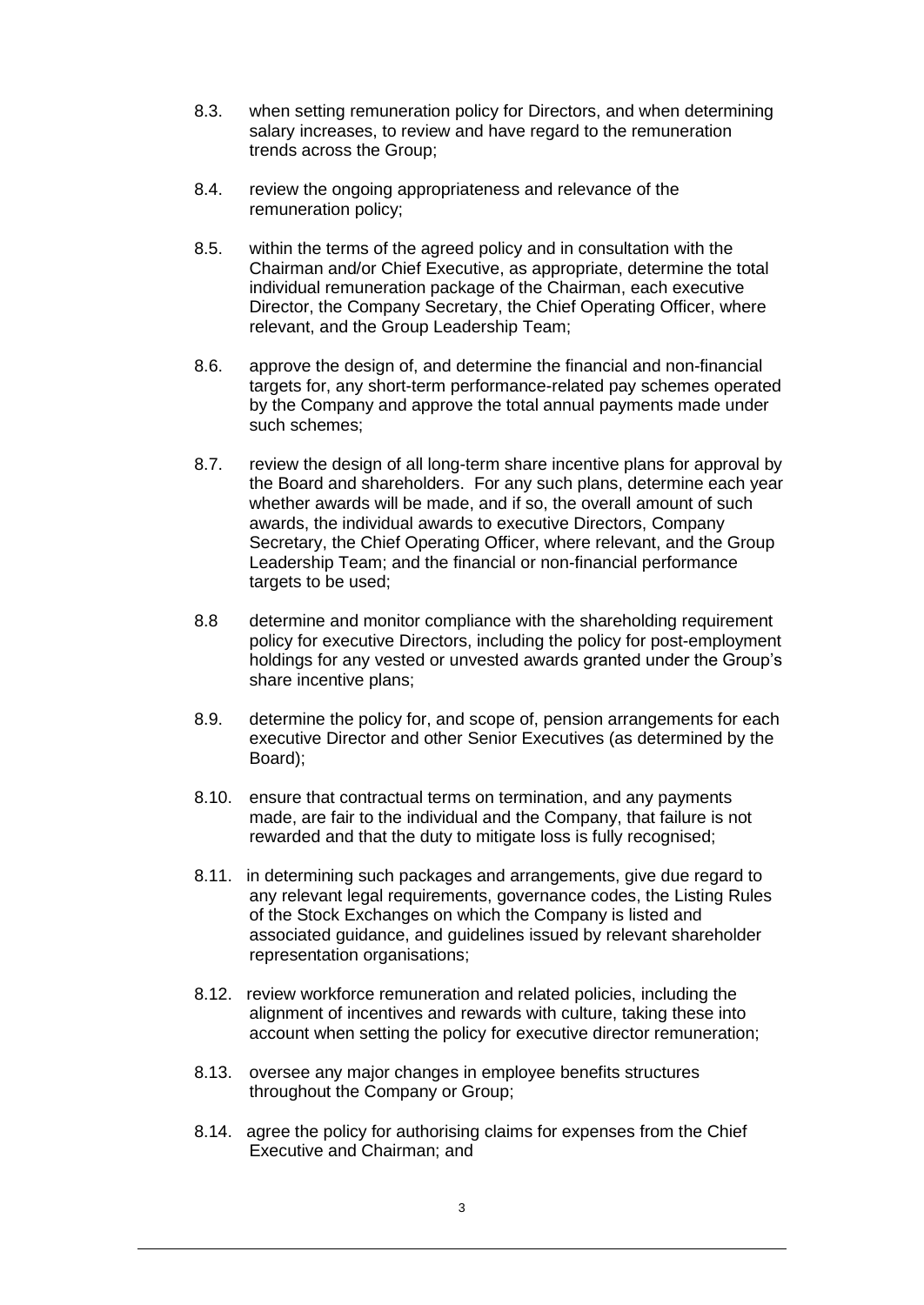8.15. be exclusively responsible for establishing the selection criteria, selecting, appointing and setting the terms of reference for any remuneration consultants who advise the Committee, and for obtaining reliable, up-to-date information about remuneration in other comparable companies. The Committee shall have full authority to commission any reports or surveys which it deems necessary to help it fulfil its obligations.

## **9. Reporting Responsibilities / Shareholder Engagement**

- 9.1. The Committee Chairman shall report formally to the Board on its proceedings after each meeting on all matters within its duties and responsibilities.
- 9.2. The Committee shall make whatever recommendations to the Board it deems appropriate on any area within its remit where action or improvement is needed.
- 9.3. The Committee shall produce an annual report that sets out the Company's remuneration policy, practices, details of consultations with shareholders, the approach to employee engagement on remuneration and an explanation of how executive remuneration aligns with wider company pay policy. The Committee ensures that the report, which forms part of the Company's Annual Report, is put each year to shareholders for consideration at the Annual General Meeting.
- 9.4 The Committee shall, through the Chairman of the Board or through the Chairman of the Committee, ensure that the Company maintains contact as required with its principal shareholders about remuneration.
- 9.5 The Committee shall review the outcome of shareholder votes on remuneration at general meetings. Where a significant number of shareholders do not support remuneration related resolutions, the Committee shall endeavour to ascertain the reasons why in order that any concerns can be considered and, if appropriate, taken into account in its decision making.

### **10. Other**

- 10.1. The Committee shall, at least once a year, review its own performance, constitution and terms of reference to ensure it is operating at maximum effectiveness and recommend any changes it considers necessary to the Board for approval.
- 10.2. The induction programme for new Committee members shall include a remuneration module and Committee members shall be provided with appropriate and timely training.

## **11. Authority**